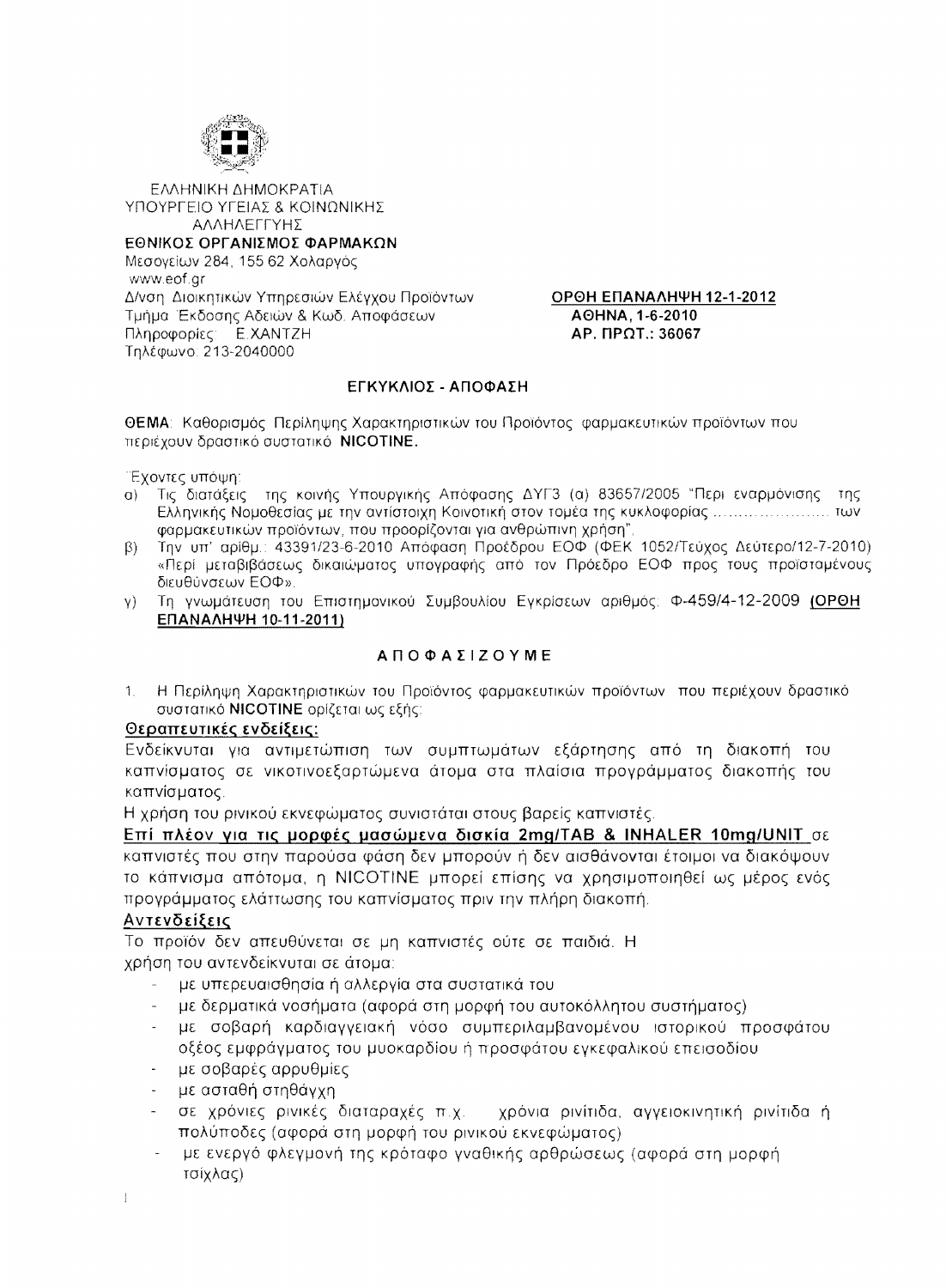κατά την περίοδο της κύησης και της γαλουχίας.

# Δοσολογία και τρόπος χορήγησης:

# <u>Αυτοκόλλητο σύστημα διαδερμικής χορήγησης 7mg/24ωρο,</u> 14mg/24ωρο & 21mg/24ωρο ή 22mg/24ωρο.

Συνιστάται η έναρξη της θεραπείας με ένα αυτοκόλλητο των 21mg/24ωρο, 22mg/24ωρο ή 14mg/24ωρο.

Η δοσολογία των 14mg/24ωρο συνιστάται για άτομα που καπνίζουν λιγότερα από 20 τσιγάρα την ημέρα.

Όταν επιλεγεί το κατάλληλο σύστημα η θεραπεία πρέπει να διαρκέσει με αυτή την δοσολογία 4-6 εβδομάδες, με πλήρη διακοπή του καπνίσματος. Σε ασθενείς που επέτυχαν να απέχουν του καπνίσματος μειώνεται στη συνέχεια η δοσολογία σταδιακά κάθε 2-4 εβδομάδες μέχρι την ελάχιστη δόση των 7mg/24ωρο για 2-4 εβδομάδες.

Η συνολική διάρκεια της θεραπείας υποκατάστασης με σταδιακή μείωση θα πρέπει να διαρκεί 8-12 εβδομάδες (3 μήνες) το ανώτερο, εξαρτώμενη από την δοσολογία έξαρσης.

Δεν έχουν μελετηθεί συνολικές περίοδοι θεραπείας μεγαλύτερες των 3 μηνών. Το σύστημα πρέπει να εφαρμοσθεί μόλις αφαιρεθεί από το φάκελο. Το σύστημα πρέπει να εφαρμόζεται αμέσως σε μια καθαρή, άτριχη, στεγνή περιοχή άθικτου δέρματος. στον κορμό ή στο πάνω μέρος του βραχίονα. Το σύστημα πρέπει να κρατιέται στο σημείο εφαρμογής για 10-20 δευτερόλεπτα με την παλάμη του χεριού. Πρέπει να επιλέγεται ένα διαφορετικό σημείο εφαρμογής κάθε μέρα. Ο ασθενής πρέπει να αφήνει να περνούν μερικές μέρες πριν να χρησιμοποιήσει την ίδια περιοχή πάλι.

#### <u>Αυτοκόλλητο σύστημα διαδερμικής χορήγησης (ή διαδερμικό</u> <u>έμπλαστρο νικοτίνης) 5mg/16ωρο τ</u> 10mg/16ωρο, 15mg/16ωρο & <u>25mg/16ωρο.</u>

A. Για μονοθεραπεία (εφαρμόζεται στα έμπλαστρα *5mg/16ωρο*), 10mg/16 <u>ώρες, 15 mg/16 ώρες & 25 mg/16 ώρες)</u>

Το σύστημα πρέπει να επικολλάται το πρωί σε στεγνή, καθαρή, χωρίς τριχοφυΐα περιοχή του δέρματος στο ισχίο, στο στήθος ή στο βραχίονα και αφαιρείται μετά από 16 ώρες, συνήθως πριν την κατάκλιση. Το επόμενο αυτοκόλλητο πρέπει να επικολληθεί σε διαφορετική περιοχή του σώματος. Αποφύγετε να χρησιμοποιήσετε την ίδια περιοχή για μερικές ημέρες.

Η θεραπεία με τα διαδερμικά έμπλαστρα νικοτίνης προσομοιάζει προς τις διακυμάνσεις της νικοτίνης στους καπνιστές κατά τη διάρκεια της ημέρας, χωρίς χορήγηση νικοτίνης κατά τη διάρκεια της νύχτας. Η θεραπεία με ημερήσιο έμπλαστρο νικοτίνης δεν προκαλεί τις διαταραχές στον ύπνο που παρατηρούνται με τη χορήγηση νικοτίνης κατά τη διάρκεια του ύπνου.

<u>Στους καπνιστές που καπνίζουν πάνω από 20 τσιγάρα ημερησίως,</u> συνιστάται να ξεκινούν με το Διαδερμικό έμπλαστρο νικοτίνης Βήμα 1 των 25 mg/16 ώρες και να χρησιμοποιούν ένα έμπλαστρο την ημέρα για 8 εβδομάδες.

Μετά την περίοδο αυτή, πρέπει να ξεκινήσει σταδιακή αποκοπή από τα διαδερμικά. έμπλαστρα και τη νικοτίνη. Θα πρέπει να χρησιμοποιείται ένα έμπλαστρο των 15. mg/16 ώρες ημερησίως για τις επόμενες 2 εβδομάδες και ακολούθως ένα έμπλαστρο των 10 mg/16 ώρες ημερησίως για τις 2 τελευταίες εβδομάδες.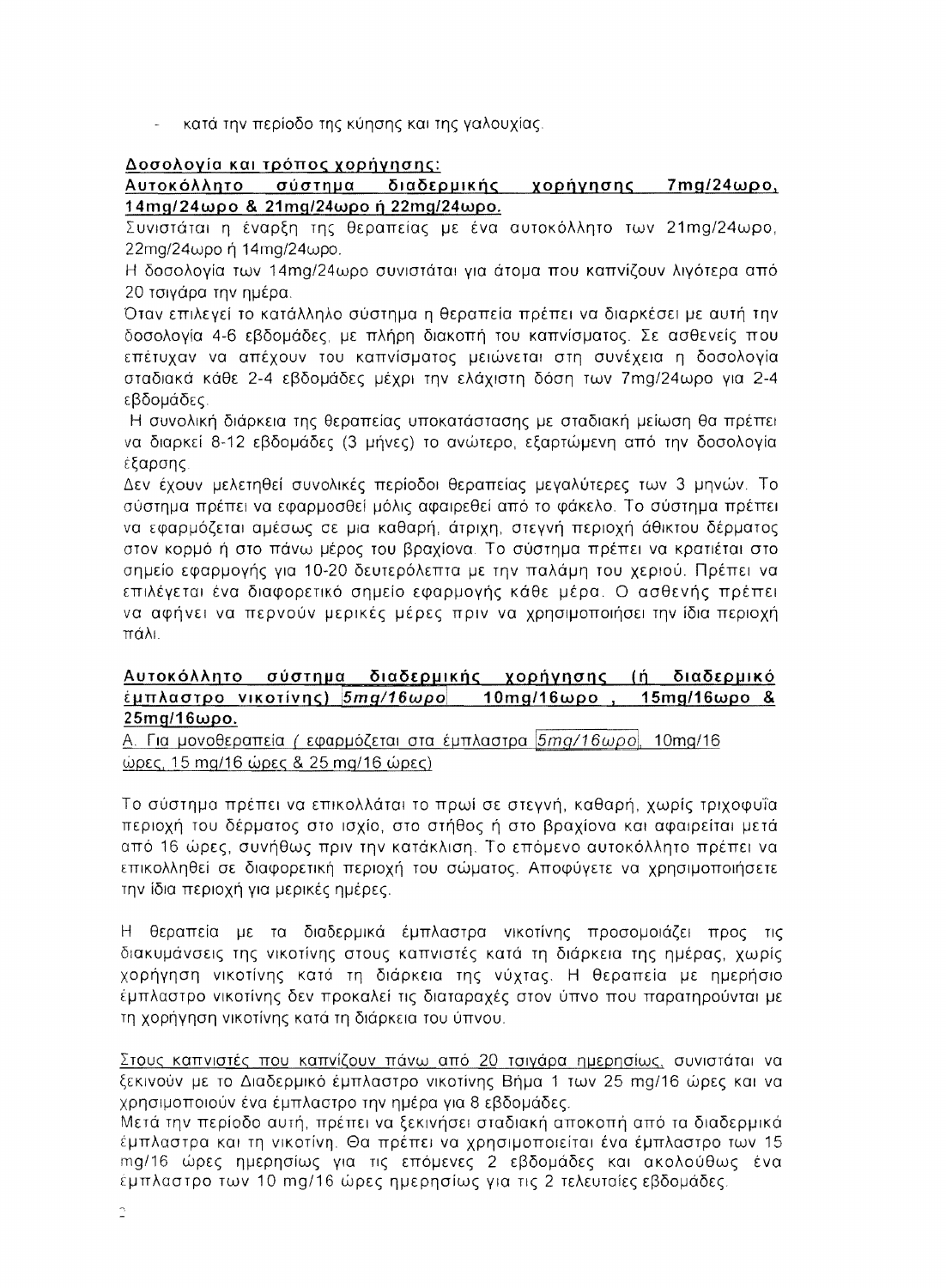#### ΠΙΝΑΚΑΣ 1

#### Καπνιστές άνω των 20 τσιγάρων/ημέρα

| Δοσολογία |                                                                      | Διάρκεια               |  |
|-----------|----------------------------------------------------------------------|------------------------|--|
| . Βήμα 1  | Διαδερμικό έμπλαστρο νικοτίνης<br>25 mg/16 h                         | Πρώτες 8 εβδομάδες     |  |
| Βήμα 2    | Διαδερμικό έμπλαστρο νικοτίνης<br>$15 \,\mathrm{mg}/16$ h            | Επόμενες 2 εβδομάδες   |  |
| Βήμα 3    | Διαδερμικό έμπλαστρο νικοτίνης<br>$10 \,\mathrm{mg}/16 \,\mathrm{h}$ | Τελευταίες 2 εβδομάδες |  |

Στους καπνιστές που καπνίζουν λιγότερο από 20 τσιγάρα ημερησίως, συνιστάται:

Είτε να ξεκινούν με το Διαδερμικό έμπλαστρο νικοτίνης Βήμα 2 των 15 mg/16  $| \ \rangle$ ώρες για 8 εβδομάδες και μείωση της δόσης στο Βήμα 3 των 10 mg/16 ώρες για τις τελευταίες 4 εβδομάδες. Η συνολική διάρκεια θεραπείας να μην υπερβαίνει τους 3 μήνες.

 $21$ Είτε να ξεκινούν με το Διαδερμικό έμπλαστρο νικοτίνης Βήμα 1 των 15 mg/16 ώρες για 8 εβδομάδες κατόπιν μείωση της δόσης στο Βήμα 2 των 10 mg/16 ώρες για τις επόμενες 2 εβδομάδες και τέλος το Βήμα 3 των 5 mg/16 ώρες για διάστημα 2 εβδομάδων. Η συνολική διάρκεια θεραπείας να μην υπερβαίνει τους 3 μήνες.

### ΠΙΝΑΚΑΣ<sub>2</sub>

#### Καπνιστές κάτω των 20 τσιγάρων/ημέρα

| Δοσολογία 1 |                                                    | Διάρκεια                  | Δοσολογία 2 |                                                            | Διάρκεια               |
|-------------|----------------------------------------------------|---------------------------|-------------|------------------------------------------------------------|------------------------|
|             |                                                    |                           | Βήμα 1      | Διαδερμικό<br>έμπλαστρο<br>νικοτίνης 15 mg/16 h            | Πρώτες 8 <br>εβδομάδες |
| Βήμα 2      | Διαδερμικό<br> έμπλαστρο νικοτίνης  <br>15 mg/16 h | Πρώτες 8<br>εβδομάδες     | Βήμα 2      | Διαδερμικό<br>έμπλαστρο<br>Ινικοτίνης 10 mg/16 h εβδομάδες | Επόμενες 2             |
| Βήμα 3      | Διαδερμικό <br> έμπλαστρο νικοτίνης<br>10 mg/16 h  | Τελευταίες 4<br>εβδομάδες | Βήμα 3      | Διαδερμικό<br>έμπλαστρο νικοτίνης εβδομάδες<br>5 mg/16 h   | Τελευταίες 2           |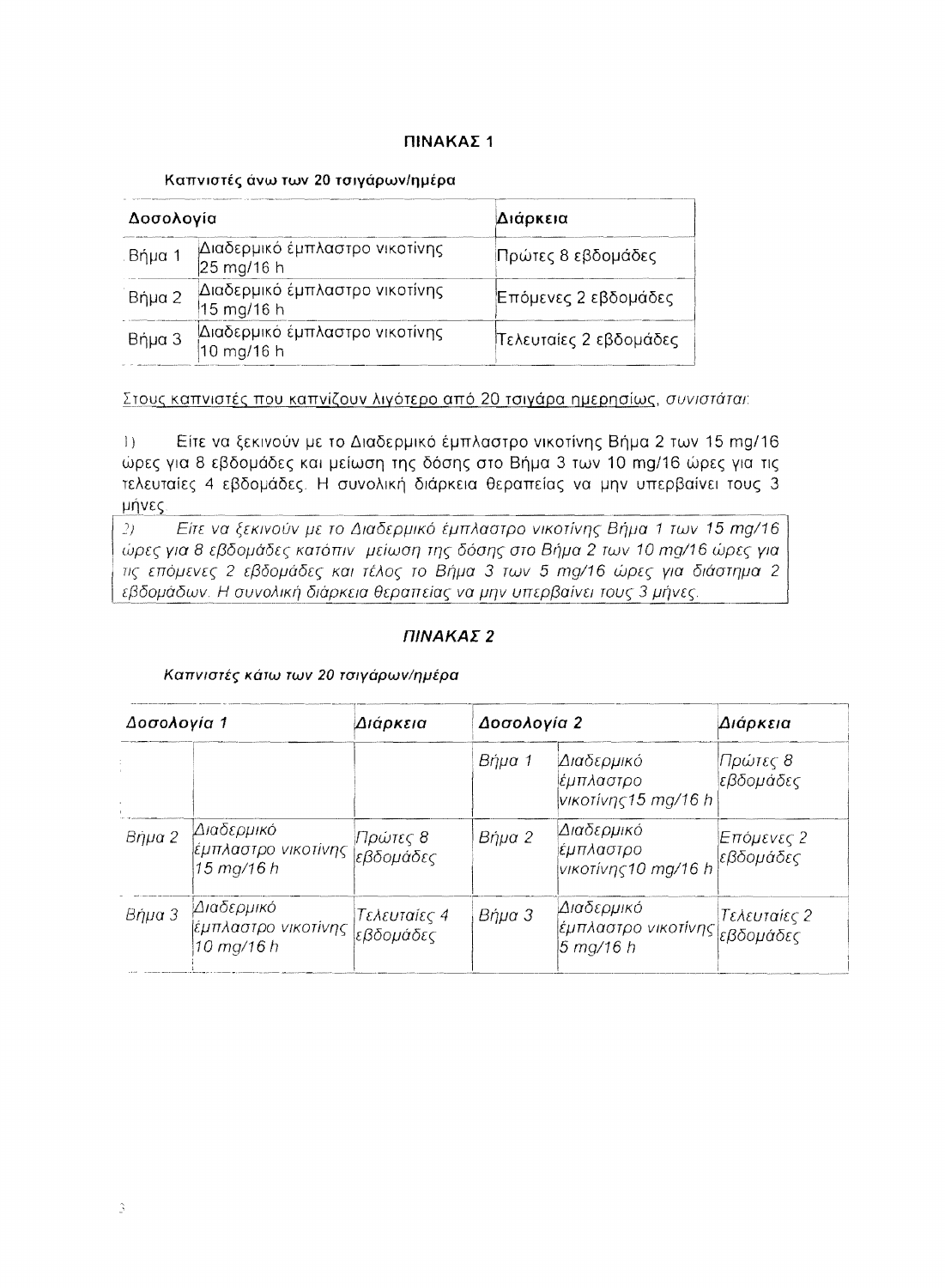B. Σε συνδυασμό με μασώμενα δισκία 2 mg (εφαρμόζεται μόνο για τα διαδερμικά έμπλαστρα των 15 mg/16h, 10 mg/16h και 5 mg/16h)

Άτομα που αισθάνονται έντονη επιθυμία να καπνίσουν ή έχουν αποτύχει με την μπορούν να χρησιμοποιήσουν την πιο γρήγορη μορφή μονοθεραπεία απελευθέρωσης νικοτίνης, τα μασώμενα δισκία νικοτίνης 2 mg, επιπρόσθετα στο διαδερμικό έμπλαστρο για πιο γρήγορη ανακούφιση.

#### Αρχική θεραπεία 8 εβδομάδων

Η θεραπεία θα πρέπει να ξεκινήσει με ένα έμπλαστρο των 15mg για 16 ώρες το οποίο εφαρμόζεται καθημερινά σε μια ανέπαφη περιοχή του δέρματος μόλις κάποιος σηκωθεί το πρωί και αφαιρείται το βράδυ πριν την κατάκλιση.

Μπορεί να συνδυαστεί με μασώμενο δισκίο 2 mg. Να χρησιμοποιούνται τουλάχιστον 4 μασώμενα δισκία των 2 mg κάθε μέρα. Συνήθως 5-6 μασώμενα δισκία προσφέρουν ικανοποιητικό αποτέλεσμα. Μην χρησιμοποιείτε περισσότερα από 24 μασώμενα δισκία κάθε μέρα.

Σταδιακή διακοπή του συνδυασμού

Αυτό μπορεί να γίνει με 3 τρόπους:

Χρησιμοποιώντας χαμηλότερης - περιεκτικότητας έμπλαστρο, δηλαδή έμπλαστρο  $1)$ 10 mg /16 ώρες για 4 εβδομάδες λαμβάνοντας την ίδια ποσότητα μασώμενων δισκίων όπως στην αρχική θεραπεία. Μετά τις 4 εβδομάδες, σταματά η χρήση του εμπλάστρου και συνεχίζετε με τα δισκία των 2 mg τα οποία μειώνετε σταδιακά μέχρι τους 12 μήνες.

2) Χρησιμοποιώντας χαμηλότερης περιεκτικότητας έμπλαστρο, δηλαδή-έμπλαστρο 10 mg /16 ώρες για 2 εβδομάδες και κατόπιν έμπλαστρο 5 mg /16 ώρες για τις επόμενες 2 εβδομάδες λαμβάνοντας την ίδια ποσότητα μασώμενων δισκίων όπως στην αρχική θεραπεία. Μετά τις 4 εβδομάδες, σταματά η χρήση του εμπλάστρου και συνεχίζετε με τα δισκία των 2 mg τα οποία μειώνετε σταδιακά μέχρι τους 12 μήνες.

3) Εναλλακτικά, μετά την αρχική θεραπεία των 8 εβδομάδων, σταματά η χρήση του εμπλάστρου και μειώνεται σταδιακά η κατανάλωση των δισκίων 2 mg σταδιακά μέχρι τους 12 μήνες.

# Ρινικό εκνέφωμα.

Οι ασθενείς πρέπει να διακόψουν το κάπνισμα αμέσως μόλις αρχίσουν να χρησιμοποιούν το προϊόν και να απέχουν πλήρως από το κάπνισμα κατά τη διάρκεια της θεραπευτικής περιόδου. Το φιαλίδιο να προετοιμάζετε πριν τη χρήση πιέζοντας τη συσκευή μέχρι 7 ή 8 φορές έως ότου εμφανιστεί ψεκασμός. Το σπρέι είναι έτοιμο για χρήση.

Θα πρέπει να χορηγείται ένας ψεκασμός σε κάθε ρουθούνι ανά δόση.

Η δοσολογία είναι 1 έως 2 δόσεις / ώρα. Η ανώτερη ημερήσια δόση είναι 64 ψεκασμοί, δηλαδή 2 ψεκασμοί σε κάθε ρουθούνι, κάθε ώρα, για 16 ώρες την ημέρα.

Αν δεν χρησιμοποιηθεί για 2 έως 3 ημέρες ή περισσότερο η συσκευή πρέπει να ετοιμαστεί εκ νέου (1 έως 2 ψεκασμοί).

Η διάρκεια θεραπείας να μην υπερβαίνει τους 3 μήνες. Στο διάστημα αυτό η χρήση του εκνεφώματος είναι ως εξής:

α) για 8 εβδομάδες ακολουθείται το σχήμα που περιγράφηκε ανωτέρω.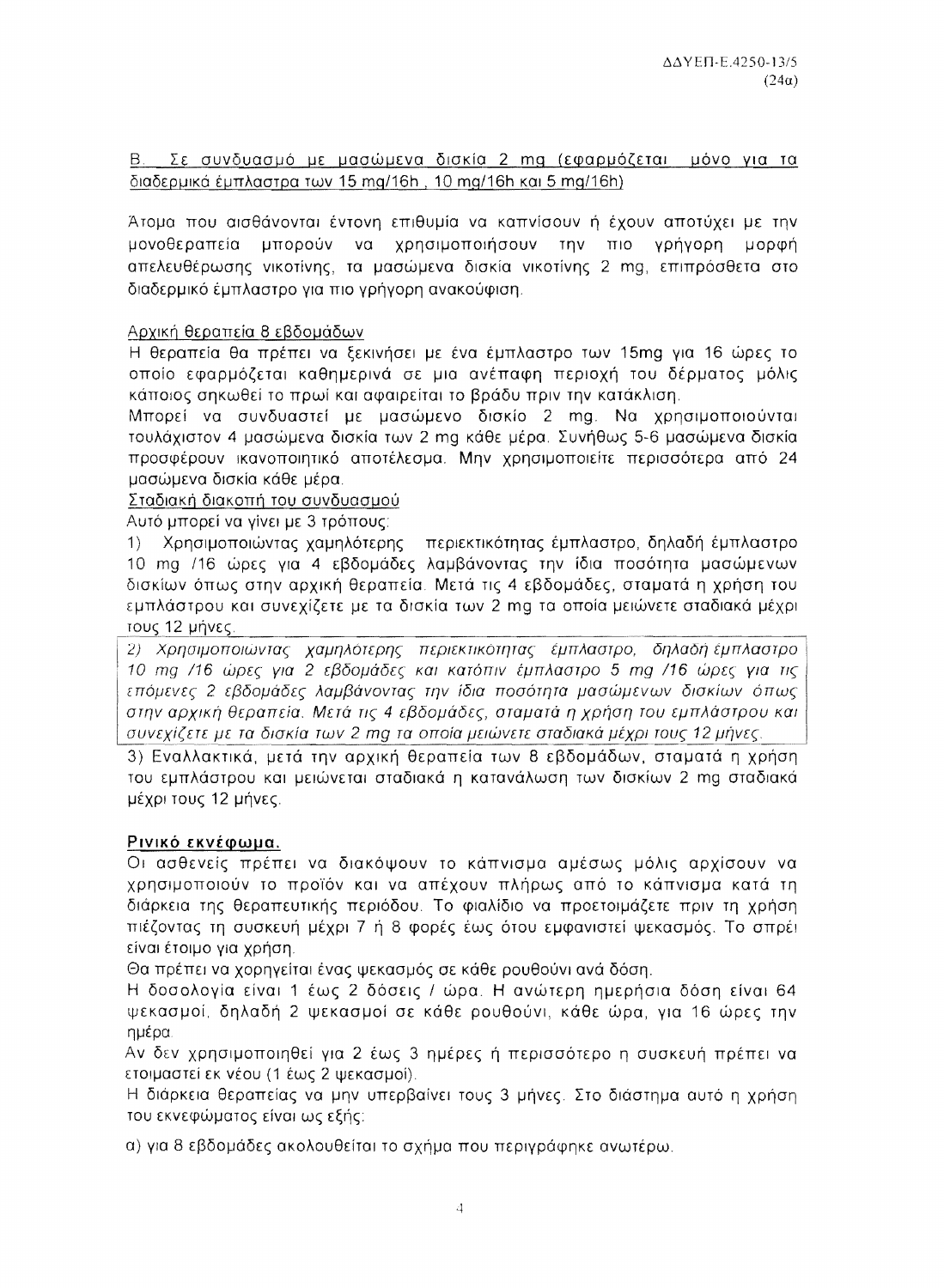β) μετά από αυτή την περίοδο ο ασθενής μειώνει σταδιακά τη δόση μέσα σε διάστημα 4 εβδομάδων (σταδιακή μείωση της δόσης στο ήμισυ μέσα σε 2 εβδομάδες και συνέχιση της σταδιακής μείωσης και λήξη θεραπείας με το πέρας των επόμενων 2 εβδομάδων).

# Χρήση σε παιδιά.

Οι μορφές αυτοκόλλητα συστήματα διαδερμικής χορήγησης και δισκία μασώμενα (τσίχλες) δεν χρησιμοποιούνται σε παιδιά και εφήβους κάτω από 18 ετών. Το ρινικό εκνέφωμα δεν χρησιμοποιείται σε παιδιά και εφήβους κάτω των 16 ετών. Σημειώνεται ιδιαίτερα ότι οι ποσότητες νικοτίνης, που γίνονται ανεκτές από τους ενήλικες καπνιστές, στα παιδιά μπορεί να προκαλέσουν συμπτώματα δηλητηρίασης, κάποτε και με θανατηφόρα κατάληξη.

Δια τούτο οι περιέκτες, καθώς και τα προς χρήση (ή χρησιμοποιημένα) συστήματα διαδερμικής χορήγησης και οι τσίχλες πρέπει να φυλάσσονται επιμελώς από βρέφη και παιδιά σε μέρος απρόσιτο (ή να καταστρέφονται και να απορρίπτονται) διότι υπάρχει κίνδυνος σοβαρής δηλητηρίασης.

# Ειδικές προειδοποιήσεις και ειδικές προφυλάξεις για τη χρήση του προϊόντος.

Η νικοτίνη οποιασδήποτε προέλευσης μπορεί να είναι τοξική και να προκαλέσει εθισμό. Το κάπνισμα προκαλεί πνευμονοπάθεια, καρκίνο και καρδιακή νόσο, και μπορεί να επιφέρει ανεπιθύμητες ενέργειες στις εγκύους ή στο έμβρυο.

Για κάθε καπνιστή, με ή χωρίς ταυτόχρονη νόσο ή κύηση, ο κίνδυνος από την υποκατάσταση νικοτίνης στα πλαίσια προγράμματος διακοπής του καπνίσματος θα πρέπει να εκτιμάται έναντι του κινδύνου από τη συνέχιση του καπνίσματος, καθώς και της πιθανότητας επιτυχίας στη διακοπή του καπνίσματος χωρίς την υποκατάσταση νικοτίνης.

Όλοι οι καπνιστές θα πρέπει να ενθαρρύνονται να διακόψουν το κάπνισμα χρησιμοποιώντας επιμορφωτικές και συμπεριφερολογικές μεθόδους, πριν από τη χρησιμοποίηση φαρμακολογικών μέσων.

Η νικοτίνη υπό οποιαδήποτε μορφή και αν ληφθεί είναι τοξική ουσία που προκαλεί εξάρτηση.

Η θεραπεία πρέπει να διακοπεί εάν εμφανισθούν συμπτώματα υπερδοσολογίας νικοτίνης. Η χρήση του προϊόντος πρέπει να γίνεται για όσο διάστημα ορίζει ο θεράπων ιατρός και πάντως όχι για περίοδο άνω των 3 μηνών για τις μορφές του αυτοκόλλητου συστήματος και του ρινικού εκνεφώματος, διότι δεν υπάρχουν μελέτες για μεγαλύτερης διάρκειας χρήση. Ειδικά με τη μορφή της τσίχλας μετά τη διάρκεια των 3 μηνών θεραπείας, όπως ορίζει το δοσολογικό σχήμα, πρέπει να αρχίζει σταδιακή μείωση της δόσης.

Γενικά Οι ασθενείς θα πρέπει να ενημερώνονται ότι αν εφαρμόζουν το πρόγραμμα ελάττωσης του καπνίσματος με το προϊόν, μπορεί να εμφανίσουν ανεπιθύμητες ενέργειες λόγω των υψηλότερων μέγιστων επιπέδων νικοτίνης σε σχέση με εκείνα που εμφανίζονται μόνο από το κάπνισμα. Αν υπάρξει κλινικά σημαντική αύξηση των καρδιαγγειακών ή άλλων επιδράσεων που να αποδίδεται στη νικοτίνη, η θεραπεία θα πρέπει να διακοπεί. Οι γιατροί θα πρέπει να αναμένουν ότι μπορεί να χρειαστεί δοσολογική αναπροσαρμογή των συγχορηγούμενων φαρμάκων.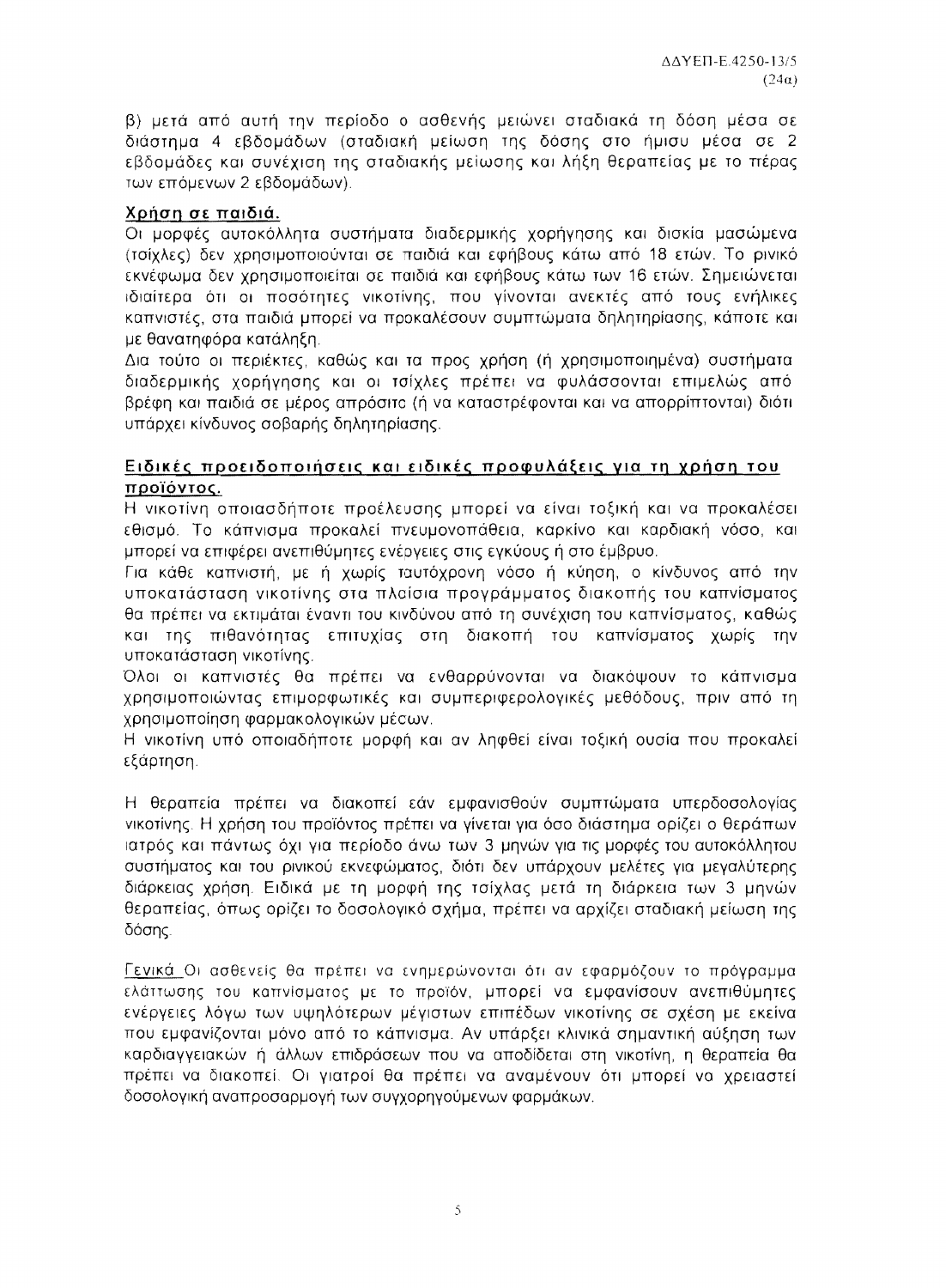Οι καπνιστές που εφαρμόζουν το πρόγραμμα ελάττωσης του καπνίσματος με το προϊόν, μπορεί να εμφανίσουν διαταραχές από το καρδιαγγειακό και θα πρέπει να είναι σε εγρήγορση.

# Ασθμα, Βρογχόσπασμος & Νόσος Αντιδραστικών Αεραγωγών

Έχει αναφερθεί έξαρση του βρογχόσπασμου σε ασθενείς με προϋπάρχουσα βρογχοσπαστική νόσο. Δεν συνιστάται η χρήση του NASAL SPRAY σε ασθενείς με βρογχοσπαστική νόσο.

# Επίδραση του NASAL SPRAY στον ρινικό Βλεννογόνο.

Η τοπική εφαρμογή είτε νικοτίνης είτε προϊόντων του καπνού προκαλεί ερεθισμό του ρινικού βλεννογόνου και οι γιατροί θα πρέπει να εξετάζουν τόσο τους κινδύνους όσο και τα οφέλη για τον ασθενή, πριν την έναρξη ή τη συνέχιση της θεραπείας με NASAL SPRAY.

### Καρδιαγγειακές ή Περιφερικές Αγγειακές Νόσοι.

Οι κίνδυνοι από την υποκατάσταση νικοτίνης σε ασθενείς με καρδιαγγειακές ή περιφερικές αγγειακές νόσους θα πρέπει να σταθμίζεται έναντι του οφέλους που θα αποκομίσουν από τη χρήση της υποκατάστασης νικοτίνης στα πλαίσια προγράμματος διακοπής του καπνίσματος.

Ειδικότερα, οι ασθενείς με στεφανιαία νόσο (ιστορικό εμφράγματος μυοκαρδίου και/ή στηθάγχη), σοβαρές καρδιακές αρρυθμίες, ή αγγειοσπαστικές νόσους (νόσος Buergerαποφρακτική θρομβοαγγειίτιδα παραλλάσουσα στηθάγχη Prinzmetal και φαινόμενα Raynaud) ή υπέρταση.

Θα πρέπει να εκτιμηθούν προσεκτικά πριν συνταγογραφηθεί η υποκατάσταση νικοτίνης.

Έχει αναφερθεί εκδήλωση ταχυκαρδίας σχετιζόμενη με τη θεραπεία υποκατάστασης νικοτίνης.

#### Νεφρική ή Ηπατική ανεπάρκεια

Η φαρμακοκινητική της νικοτίνης δεν έχει μελετηθεί στους ηλικιωμένους ούτε

σε ασθενείς με νεφρική ή ηπατική ανεπάρκεια. Ωστόσο δεδομένου ότι η νικοτίνη μεταβολίζεται εκτενώς και ότι η συνολική συστηματική της κάθαρση εξαρτάται από την αιματική ροή του ήπατος, θα πρέπει να αναμένεται κάποια επίδραση της ηπατικής ανεπάρκειας στη φαρμακοκινητική (μειωμένη κάθαρση).

Μόνο η βαρεία νεφρική ανεπάρκεια μπορεί να αναμένεται ότι θα επηρεάσει την κάθαρση της νικοτίνης ή των μεταβολιτών της από την κυκλοφορία.

Γενικά να χρησιμοποιείται με προσοχή από άτομα με νεφρική ή ηπατική ανεπάρκεια.

# Ενδοκρινολογικές Νόσοι

Η θεραπεία υποκατάστασης πρέπει να χρησιμοποιείται προσεκτικά σε ασθενείς με υπερθυρεοειδισμό, φαιοχρωμοκύτωμα ή ινσουλινοεξαρτώμενο διαβήτη, εφόσον η νικοτίνη προκαλεί την απελευθέρωση κατεχολαμινών από τον μυελό των επινεφριδίων.

#### Πεπτικό έλκος

Η νικοτίνη καθυστερεί την επούλωση του πεπτικού έλκους. Επομένως, η θεραπεία υποκατάστασης θα πρέπει να χρησιμοποιείται με προσοχή σε ασθενείς με ενεργό πεπτικό έλκος και μόνο όταν τα οφέλη από τη χρησιμοποίηση υποκατάστασης νικοτίνης στα πλαίσια προγράμματος διακοπής του καπνίσματος, υπερτερούν των κινδύνων.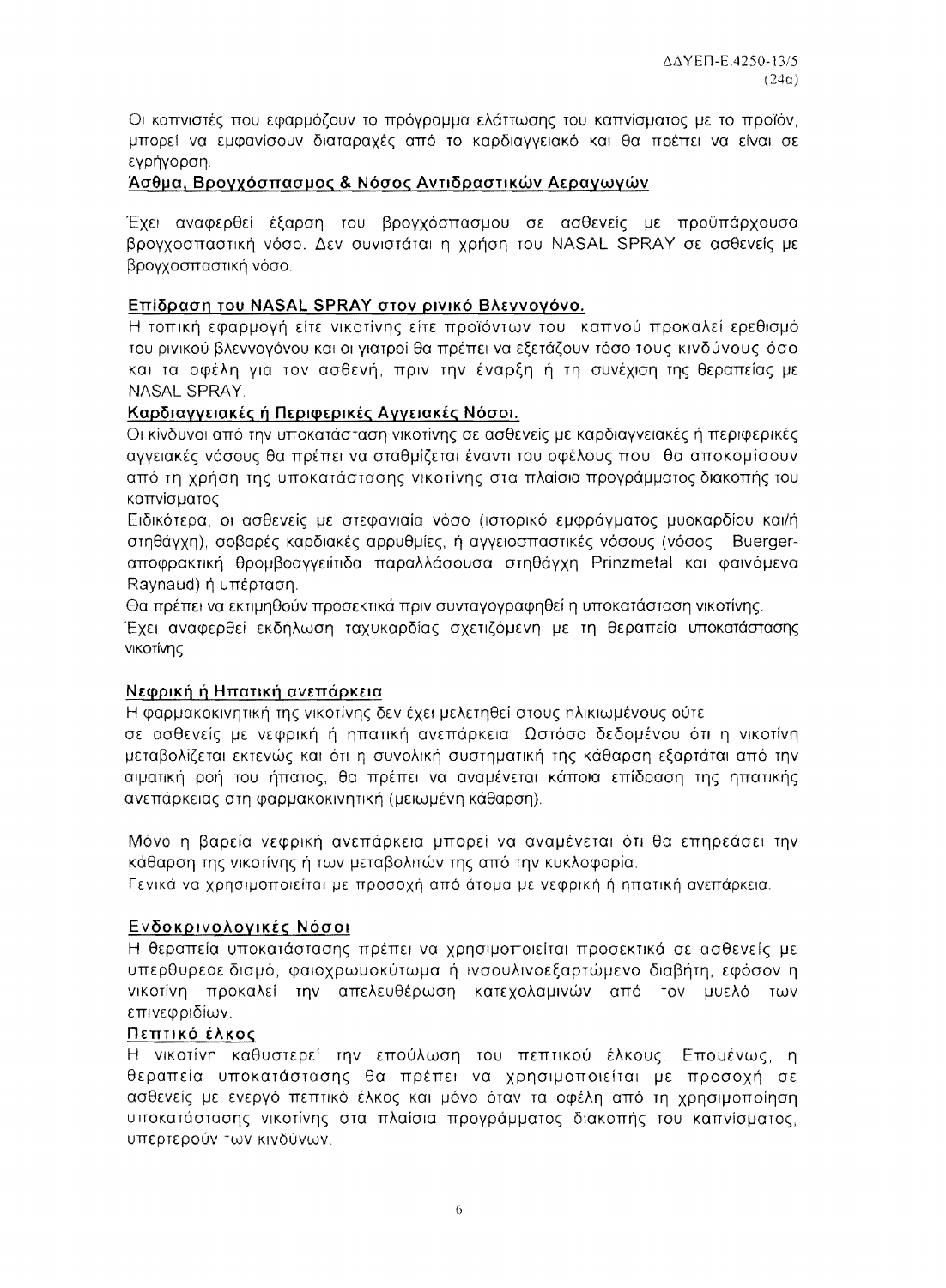# Επιταχυνόμενη υπέρταση

θεραπεία νικοτίνης αποτελεί παράγοντα κινδύνου για την ανάπτυξη κακοήθους  $H$ υπέρτασης σε ασθενείς με επιταχυνόμενη υπέρταση. Επομένως η θεραπεία υποκατάστασης θα πρέπει να χρησιμοποιείται με προσοχή στους ασθενείς αυτούς και μόνο όταν τα οφέλη από τη χρησιμοποίηση υποκατάστασης νικοτίνης στα πλαίσια προγράμματος διακοπής του καπνίσματος, υπερτερούν των κινδύνων.

Αποιτείται προσοχή στη χορήγηση της τσίχλας σε ασθενείς που πάσχουν από φαρυγγίτιδα. Το προϊόν σε μορφή αυτοκόλλητου συστήματος δεν πρέπει να εφαρμόζεται σε περιοχές του δέρματος με οιαδήποτε δερματική βλάβη.

Αν κατά την εφαρμογή του εμπλάστρου εμφανισθούν σοβαρές δερματικές αντιδράσεις (π.χ. κνίδωση, γενικευμένα εξανθήματα) απαιτείται διακοπή της θεραπείας και συμβουλή ιατρού.

### Αλληλεπιδράσεις με άλλα φάρμακα και ουσίες:

Όσον αφορά στο εκνέφωμα ο βαθμός της απορρόφησης και η μέγιστη συγκέντρωση πλάσματος είναι ελαφρώς μειωμένα στους ασθενείς που έχουν απλό κρυολόγημα/ρινίτιδα. Επιπλέον, παρατείνεται ο χρόνος έως τη μέγιστη συγκέντρωση. Η χρήση ρινικού αγγειοσυσταλτικού, όπως η ξυλομεταζολίνη, σε ασθενείς με ρινίτιδα θα παρατείνει περαιτέρω το χρόνο έως τη μέγιστη συγκέντρωση.

Η διακοπή του καπνίσματος, με ή χωρίς υποκατάσταση νικοτίνης, μπορεί να μεταβάλει την φαρμακοκινητική ορισμένων συγχορηγούμενων φαρμάκων.

| Μπορεί να χρειαστούν μείωση της δόσης<br>κατά τη διακοπή του καπνίσματος:                                          | Πιθανός μηχανισμός                                                               |  |  |
|--------------------------------------------------------------------------------------------------------------------|----------------------------------------------------------------------------------|--|--|
| Ακεταμινοφαίνη, καφεΐνη, ιμιπραμίνη,<br>οξαζεπάμη, πενταζοκίνη, προπρανολόλη ή<br>άλλοι β-αποκλειστές, θεοφυλλίνη. | Αναστολή της επαγωγής των<br>ηπατικών ενζύμων με τη διακοπή<br>του καπνίσματος.  |  |  |
| Ινσουλίνη                                                                                                          | Αύξηση της υποδόριας<br>απορρόφησης ινσουλίνης με τη<br>διακοπή του καπνίσματος. |  |  |
| Αδρενεργικοί ανταγωνιστές<br>(π.χ. πραζοσίνη, λαβεταλόλη)                                                          | Μείωση των κυκλοφορούντων<br>κατεχολαμινών με τη διακοπή του<br>καπνίσματος.     |  |  |
| Μπορεί να χρειαστούν αύξηση της δόσης<br>κατά τη διακοπή του καπνίσματος:                                          | Πιθανός μηχανισμός                                                               |  |  |
| Αδρενεργικοί αγωνιστές<br>(π.χ. ισοπροτερενόλη, φαινυλεφρίνη)                                                      | Μείωση των κυκλοφορούντων<br>κατεχολαμινών με τη διακοπή<br>του καπνίσματος.     |  |  |

Η ταυτόχρονη χορήγηση σκευασμάτων γεσταγόνων-οιστρογόνων (π.χ. ορμονικών αντισυλληπτικών) μπορεί, όπως και το κάπνισμα, να προκαλέσει αυξημένο κίνδυνο θρομβοεμβολικών αντιδράσεων.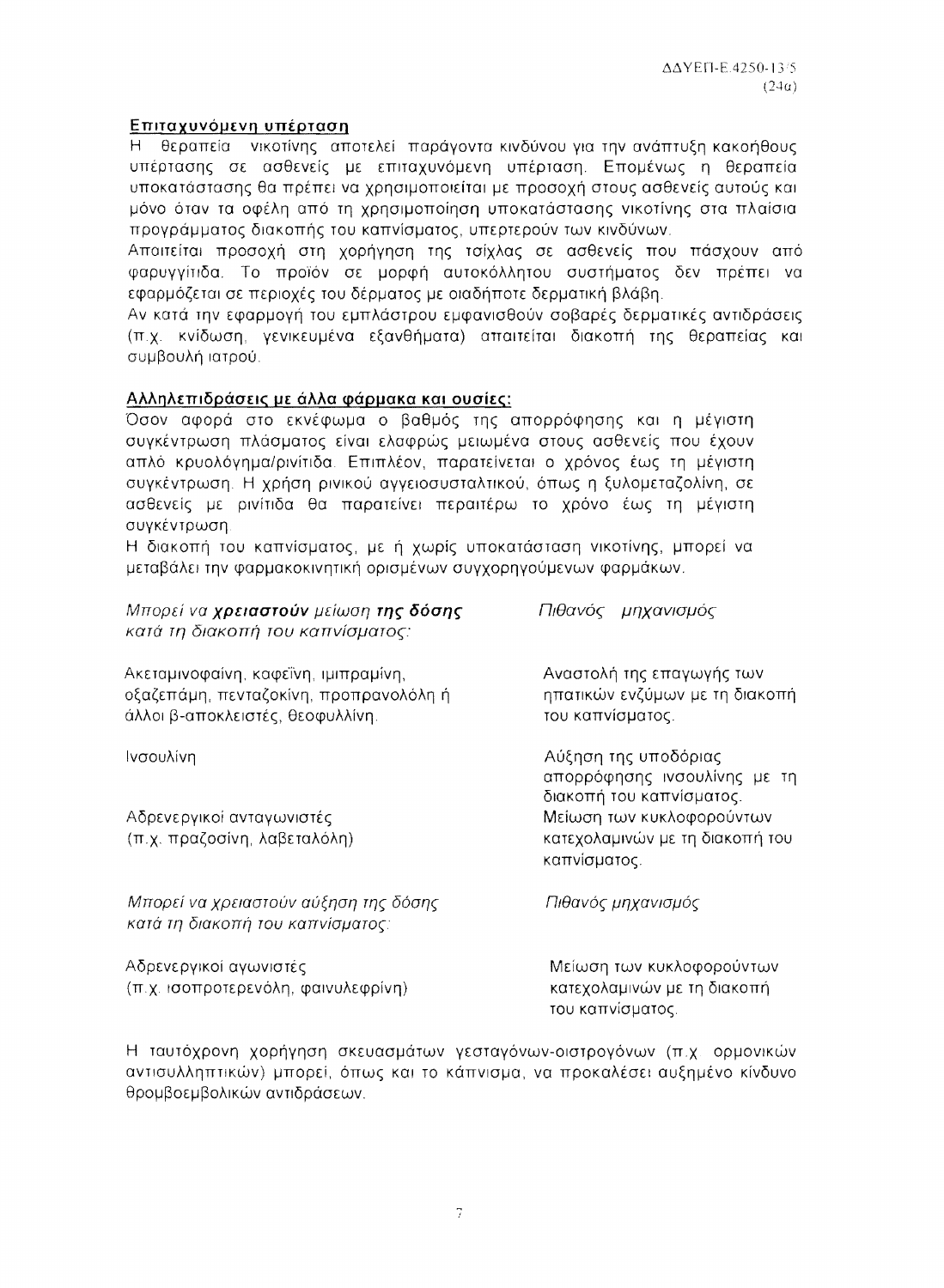# Εγκυμοσύνη και θηλασμός

Η νικοτίνη σε οποιαδήποτε μορφή της αντενδείκνυται στη κύηση. Επειδή η νικοτίνη περνά ελεύθερα στο μητρικό γάλα δεν επιτρέπεται η χρήση της σε οποιαδήποτε μορφή κατά την περίοδο του θηλασμού.

#### Επίδραση στην ικανότητα οδήγησης και χειρισμού μηχανημάτων.

Όταν η θεραπεία με την μορφή του αυτοκόλλητου συστήματος και της τσίχλας χρησιμοποιείται αυστηρά σύμφωνα με τις συνιστώμενες οδηγίες, οι κίνδυνοι κατά την οδήγηση οχημάτων ή τον χειρισμό μηχανημάτων ελαχιστοποιούνται.

Το ρινικό εκνέφωμα δεν πρέπει να χρησιμοποιείται κατά τον χειρισμό μηχανημάτων διότι το φτέρνισμα και η δακρύρροια που προκαλεί μπορεί να είναι αιτία πρόκλησης ατυχήματος.

### Ανεπιθύμητες ενέργειες

Η εκτίμηση των ανεπιθύμητων ενεργειών συγχέεται από την εκδήλωση των σημείων και συμπτωμάτων της απόσυρσης από την νικοτίνη σε ορισμένους ασθενείς και από την υπερβολική λήψη νικοτίνης σε άλλους. Γενικά με την θεραπεία υποκατάστασης νικοτίνης αναφέρονται:

Ναυτία, ζάλη, κεφαλαλγία, γριππώδες σύνδρομο, αίσθημα παλμών, δυσπεψία, αϋπνία, παράδοξα όνειρα, μυαλγία, πόνοι στο στήθος, αλλαγές στην αρτηριακή πίεση, άγχος και ευερεθιστότητα, υπνηλία και αδυναμία συγκέντρωσης, δυσμηνόρροια.

Ειδικότερα με τα αυτοκόλλητα συστήματα δερματικές αντιδράσεις όπως ερύθημα, κνησμός οίδημα, αίσθημα καύσου, εξάνθημα, φυσαλίδες στο σημείο εφαρμογής (σε σοβαρές καταστάσεις να διακόπτεται η θεραπεία).

Ειδικότερα με την τσίχλα αναφέρονται επιπλέον ερεθισμός του λαιμού, σιελόρροια, αφθώδες εξελκώσεις. Η υπερβολική κατάποση σιέλου που περιέχει νικοτίνη μπορεί να προκαλέσει λόξυγκα.

Μια μάσηση πιο αργή και λήψη της τσίχλας των 2mg (εάν είναι απαραίτητο πιο συχνά) συμβάλλουν γενικά στο να ξεπεραστούν προβλήματα όπως η λόξυγκας ή ο ερεθισμός του λαιμού.

Εάν μασήσετε πιο γρήγορα ένα μεγάλο αριθμό δισκίων είναι δυνατόν να εμφανισθούν αντιδράσεις παρόμοιες με εκείνες που προκαλούνται από το κάπνισμα μεγάλου αριθμού τσιγάρων, όπως ναυτία, λιποθυμική τάση ή πονοκέφαλος, σιελόρροια, κοιλιακή διάρροια, εμετός, διαταραχές της οράσεως και της ακοής, σύγχυση, πτώση πιέσεως, ταχυκαρδία, αρρυθμία, αδυναμία, κυκλοφοριακή κατάρριψη και σπασμοί.

#### Με τη χρήση του εκνεφώματος αναφέρονται οι εξής ανεπιθύμητες ενέργειες.

Κατά τη διάρκεια των 2 πρώτων ημερών της θεραπείας, αναφέρθηκε ρινικός ερεθισμός από, όλους σχεδόν τους ασθενείς (94%), ενώ οι περισσότεροι τον κατέταξαν ως είτε μέτριο είτε βαρύ. Τόσο η συχνότητα όσο και η βαρύτητα του ρινικού ερεθισμού μειώθηκαν με τη συνεχιζόμενη χρήση του NASAL SPRAY, η παρουσία του όμως συνεχίστηκε στους περισσότερους (81%) ασθενείς μετά από 3 εβδομάδες θεραπείας, ενώ οι περισσότεροι ασθενείς τον κατέταξαν ως μέτριο ή ήπιο.

Οι συνηθέστερες ανεπιθύμητες ενέργειες ήταν: καταρροή, ερεθισμός του λαιμού, δακρύρροια, φτέρνισμα και βήχας. Οι ακόλουθες τοπικές ανεπιθύμητες ενέργειες αναφέρθηκαν κάπως συχνότερα με το ενεργό φάρμακο σε σχέση με το εικονικό σπρέι: ρινική συμφόρηση, υποκειμενικά σχόλια σχετικά με την γελυση ή τη χρήση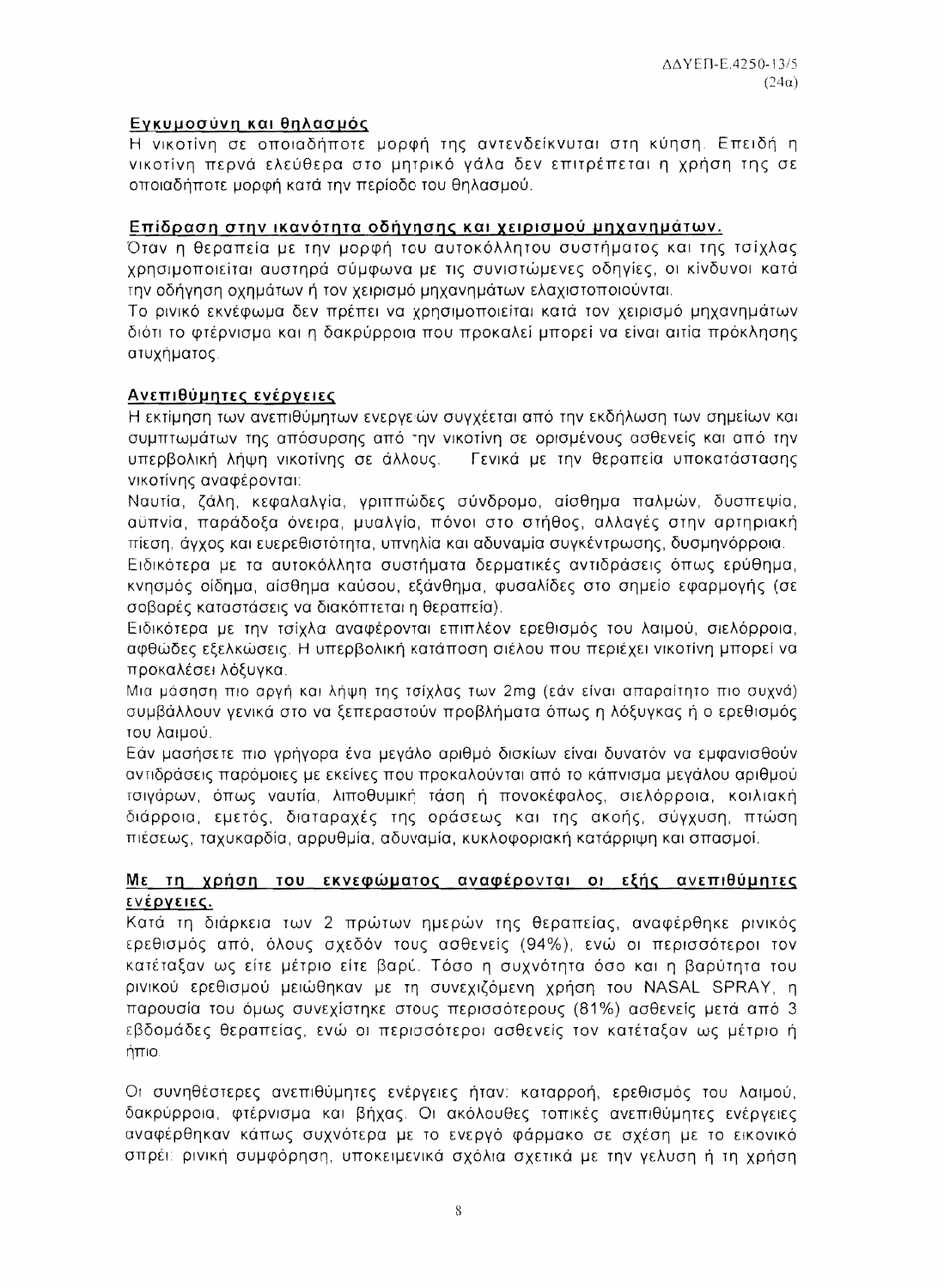της δοσολογικής μορφής, ερεθισμός του ιγμορείου, παροδική επίσταξη, ερεθισμός των οφθαλμών, παροδικές μεταβολές στην αίσθηση της όσφρησης, φαρυγγίτιδα, παραισθησίες στη μύτη, το στόμα ή το κεφάλι, μούδιασμα της μύτης ή του στόματος, καύσος στη μύτη ή στα μάτια, πόνος στα αυτιά, ερύθημα στο πρόσωπο, παροδικές μεταβολές στην αίσθηση της γεύσης, τραχύτητα, ρινικό έλκος ή φουσκάλα.

### Άλλες ανεπιθύμητες ενέργειες

Στη συνέχεια αναφέρονται οι ανεπιθύμητες ενέργειες που δεν μπορούσαν να ταξινομηθούν και να αναφερθούν πιο πάνω, και αναφέρθηκαν από >1% των ασθενών: Κεφαλαλγία, πόνος στην πλάτη, δύσπνοια, ναυτία, εμετός, αρθραλγία, διαταραχή εμμηνορρυσίας, αίσθηση καρδιακών παλμών, μετεωρισμός, διαταραχή οδόντων, προβλήματα ούλων, μυαλγία, κοιλιακό άλγος, σύγχυση, ακμή, δυσμηνόρροια, κνησμός.

Οι ανεπιθύμητες ενέργειες που αναφέρθηκαν με συχνότητα <1% μεταξύ των ενεργών χρηστών του εκνεφώματος αναφέρονται στη συνέχεια:

Γενικές: περιφερικό οίδημα, άλγος, μούδιασμα, αλλεργία. Γαστρεντερικές: ξηροστομία, λόξυγκας, διάρροια, δυσπεψία. Αιματολογικές: πορφύρα Νευρολογικές: αφασία, αμνησία, ημικρανία, μούδιασμα Αναπνευστικές: βρογχίτιδα, βρογχόσπασμος, αυξημένα πτύελα. Δέρμα & Εξαρτήματα: εξάνθημα, πορφύρα. Ειδικές αισθήσεις: ανωμαλία όρασης.

### Υπερδοσολογία

Υπερδοσολογία από νικοτίνη μπορεί μόνο να συμβεί, εάν ο ασθενής έχει μικρή εξάρτηση από τη νικοτίνη ή χρησιμοποιεί ταυτόχρονα άλλες μορφές νικοτίνης (συμπεριλαμβανομένου και του καπνίσματος),

Η από του στόματος οξεία θανατηφόρα δόση νικοτίνης αναφέρεται ότι είναι 40 έως 60<sub>mg</sub>

# Σημεία και Συμπτώματα Τοξικότητας Νικοτίνης

Τα σημεία και τα συμπτώματα της υπερδοσολογίας νικοτίνης αναμένεται ότι θα είναι ωχρότητα, κρύος ιδρώτας, ναυτία, σιάλωση, εμετός, κοιλιακό άλγος, διάρροια, κεφαλαλγία, ζάλη, διαταραχή ακοής και όρασης, τρόμος, διανοητική σύγχυση και αδυναμία.

Σε περίπτωση μεγάλης υπερδοσολογίας μπορεί να ακολουθήσει κατάπτωση, υπόταση και αναπνευστική ανεπάρκεια. Οι θανατηφόρες δόσεις προκαλούν γρήγορα σπασμούς και ακολουθεί θάνατος ως αποτέλεσμα περιφερικής ή κεντρικής αναπνευστικής παράλυσης ή, λιγότερο συχνά, καρδιακής ανεπάρκειας.

Υπερδοσολογία νικοτίνης από τη χρήση μασωμένων δισκίων μπορεί να συμβεί εάν πολλά δισκία μασηθούν ταυτόχρονα, Όμως ο κίνδυνος υπερδοσολογίας από μασώμενα δισκία είναι μικρός, διότι συνήθως προκαλείται σχεδόν αμέσως ναυτία και εμετός.

Ο κίνδυνος δηλητηρίασης από, την κατάποση του δισκίου είναι επίσης μικρός, επειδή η απελευθέρωση νικοτίνης από τη μορφή αυτή είναι αργή, δια τούτο και πολλή μικρή ποσότητα απορροφάται από τον οργανισμό.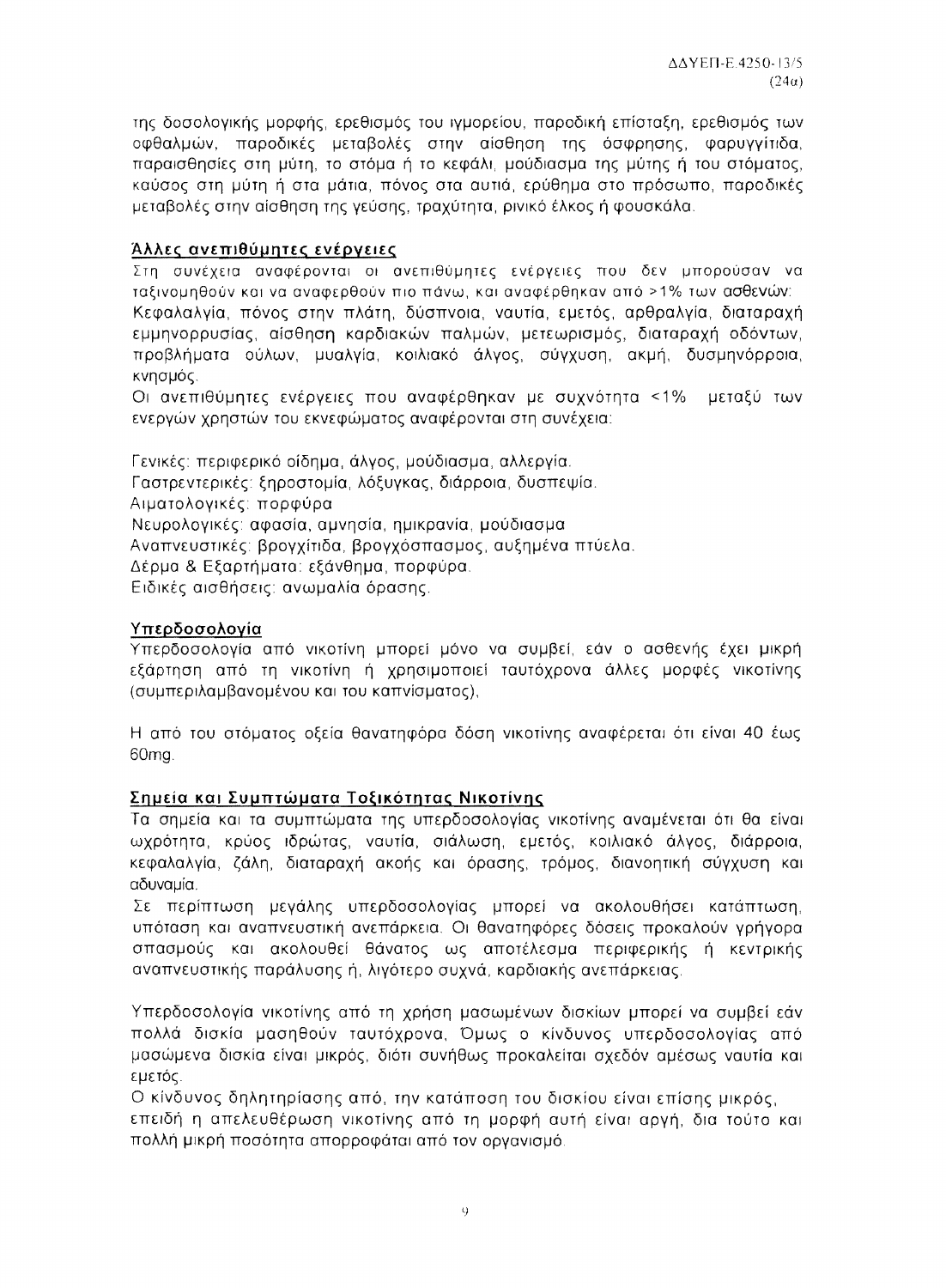#### Αντιμετώπιση της υπερδοσολογίας από κατάποση θεραπείας υποκατάστασης νικοτίνης

Αν δεν έχει εκδηλωθεί εμετός, θα πρέπει να προκληθεί στους ασθενείς που διατηρούν τις αισθήσεις τους, με το κατάλληλο εμετικό ή να γίνει πλύση στομάχου ακολουθούμενη από την κατάλληλη δόση ενεργοποιημένου ξυλάνθρακα. Σε ασθενείς με ασφαλή αεραγωγό που έχουν χάσει τις αισθήσεις τους. θα πρέπει να ενσταλάξετε ενεργοποιημένο ξυλάνθρακα μέσω ρινογαστρικού σωλήνα. Μπορεί να προστεθεί αλατούχο καθαρτικό ή σορβιτόλη στην πρώτη δόση ενεργοποιημένου ξυλάνθρακα.

Άλλα μέτρα υποστήριξης περιλαμβάνουν διαζεπάμη ή βαρβιτουρικά για τις κρίσεις επιληψίας, ατροπίνη για τις υπερβολικές βρογχικές εκκρίσεις ή τη διάρροια, αναπνευστική υποστήριξη για την αναπνευστική ανεπάρκεια, και ισχυρή υποστήριξη με υγρά για την υπόταση και τη καρδιαγγειακή κατάρριψη,

### Υπερδοσολογία νικοτίνης από τη χρήση διαδερμικού εμπλάστρου

Υπερδοσολογία νικοτίνης από τη χρήση αυτοκόλλητων συστημάτων μπορεί να συμβεί εάν πολλά αυτοκόλλητα χρησιμοποιηθούν ταυτόχρονα ή εάν ο ασθενής έχει μικρή εξάρτηση από τη νικοτίνη ή αν χρησιμοποιεί άλλες μορφές νικοτίνης ταυτόχρονα (ή αν καπνίζει).

Εάν το αυτοκόλλητο σύστημα καταπωθεί ο κίνδυνος δηλητηρίασης είναι μικρός, εξαιτίας της αργής αποδέσμευσης της νικοτίνης από το σύστημα και του υψηλού μεταβολισμού πρώτης διόδου.

Αντιμετώπιση: αφαιρέστε το αυτοκόλλητο αμέσως. Πλύνετε το μέρος που ήταν επικολλημένο με νερό. Μη χρησιμοποιήσετε σαπούνι, γιατί αυξάνει την απορρόφηση φαρμάκου από το δέρμα.

Η νικοτίνη θα συνεχίσει να απορροφάται από το δέρμα για αρκετές ώρες μετά την αφαίρεση του συστήματος, λόγω προηγούμενης εναπόθεσης της στο δέρμα. Επίσης συμβουλευθείτε όσα αναφέρονται πάρα πάνω.

Ρινικό εκνέφωμα: Εάν το εκνέφωμα ψεκαστεί στα μάτια, στο στόμα ή στα αυτιά αναμένεται ότι θα προκαλέσει ερεθισμό. Η έκθεση των ματιών στο φάρμακο πρέπει να αντιμετωπιστεί με άφθονες πλύσεις με νερό για είκοσι (20) λεπτά. Εάν το εκνέφωμα ψεκαστεί στο στόμα ο κίνδυνος δηλητηρίασης είναι μικρός, λόγω του υψηλού μεταβολισμού πρώτης διόδου. Η μεγάλη κατάποση νικοτίνης από το στόμα θα προκαλέσει ναυτία και εμετό (βλ. λοιπά μέτρα αντιμετώπισης που αναφέρονται παραπάνω).

- Οι δικαιούχοι και αντιπρόσωποι υποχρεούνται για την εφαρμογή της ανωτέρω  $3.$ εγκυκλίου.
- 4. Κατόπιν των ανωτέρω παύει να ισχύει η εγκύκλιός μας με αρ 71269/14-11-2006 (Ορθή επανάληψη 11-1-2007)

Κοινοποίηση: **ET.: JOHNSON & JOHNSON EAAAΣ** ΚΑΤΑΝΑΛΩΤΙΚΑ ΠΡ. ΑΕΕ Δ.Τ. JOHNSON **& JOHNSON EAAAE CONSUMER AE** ΕΠΙΔΑΥΡΟΥ 4 ΜΑΡΟΥΣΙ 151 25 ΑΘΗΝΑ Αποδέκτες για ενέργεια :

ΓΕΕΘΑΙΔΥΓ Λ. Μεσογείων 136 155 61 Αθήνα

Η ΑΝΑΠΛ ΠΡΟΪΣΤΑΜΕΝΗ ΔΔΥΕΠ

ΑΝΝΑ ΚΑΤΣΙΦΗ

计工作项目标 **NUBRULIANTE**